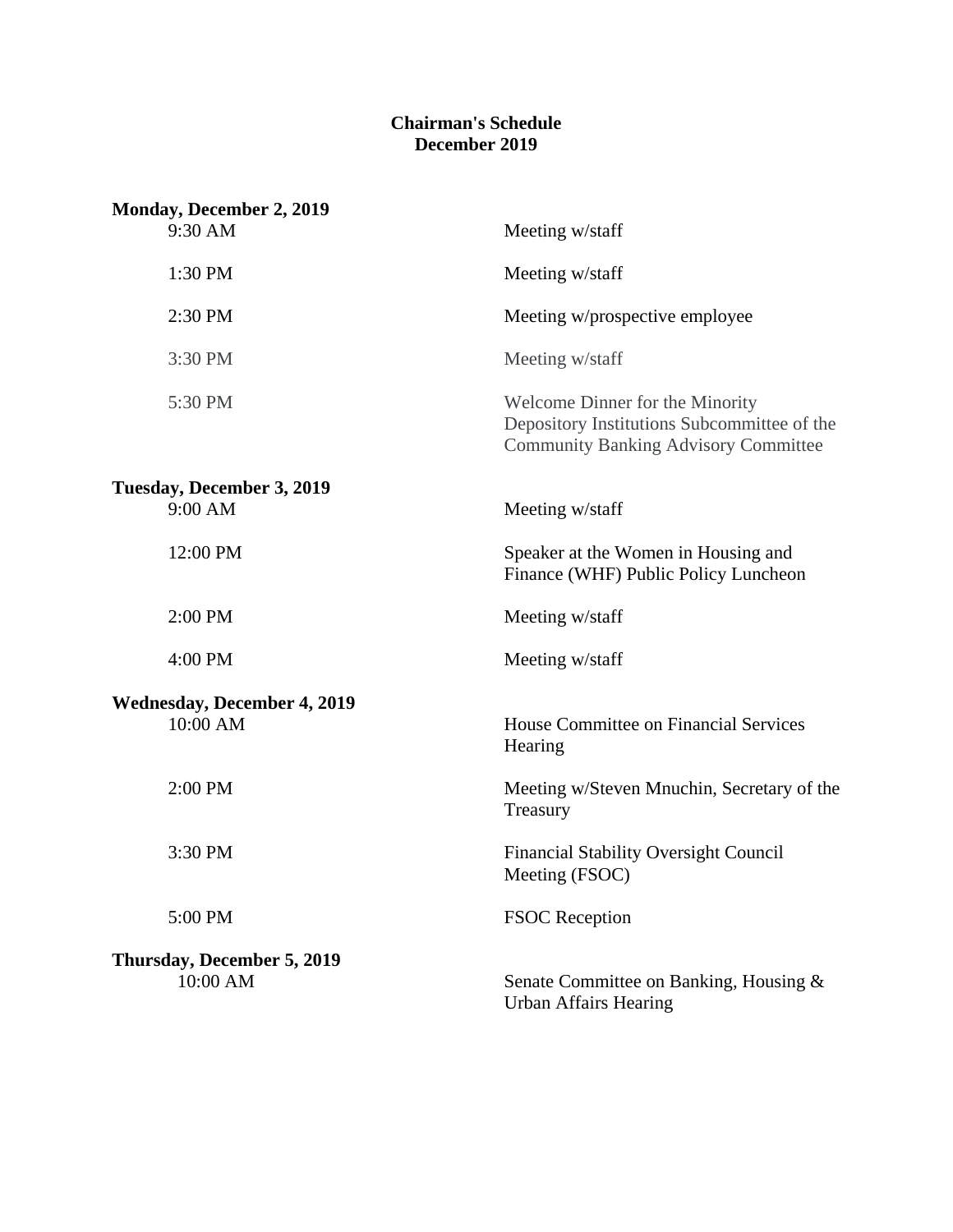| 3:45 PM                                        | Fireside Chat at Virginia Bankers<br>Association (VBA) Conference with Kristen<br>Reid, Manager, Education and Training,<br><b>VBA</b>                   |
|------------------------------------------------|----------------------------------------------------------------------------------------------------------------------------------------------------------|
| Friday, December 6, 2019<br>9:30 AM            | Conference Call with Vladimir Saric,<br>Chairman of the Board of Directors, Deposit<br>Insurance Agency, Republic of Serbia                              |
| 10:00 AM                                       | Meeting w/staff                                                                                                                                          |
| 10:30 AM                                       | Meeting w/staff                                                                                                                                          |
| 11:00 AM                                       | Call w/Djerdj Matković, Serebian<br>Ambassador                                                                                                           |
| 12:00 PM                                       | Lunch w/Jared Sawyer, Principal,<br><b>Rich Feuer Anderson</b>                                                                                           |
| 1:30 PM                                        | Call w/Lael Brainard, Governor,<br>Federal Reserve Board (FRB)                                                                                           |
| 2:00 PM                                        | Meeting w/staff                                                                                                                                          |
| <b>Monday, December 9, 2019</b><br>11:30 AM    | Interview, Andrew Ackerman, Wall Street<br>Journal and Joseph Otting, Comptroller of<br>the Currency, Office of the Comptroller of<br>the Currency (OCC) |
| 12:00 PM                                       | Lunch w/Joseph Otting, Comptroller of<br>Currency, OCC and Randy Quarles, Vice<br>Chairman, FRB                                                          |
| Tuesday, December 10, 2019<br>11:00 AM         | Lunch/Reception with Senator Olympia<br>Snowe, Olympia Snowe Women's                                                                                     |
| 1:00 PM                                        | Leadership Institute<br>Speaker at the Olympia Snowe Women's<br>Leadership Institute 5 <sup>th</sup> Annual Leadership<br>Luncheon                       |
| <b>Wednesday, December 11 2019</b><br>10:00 AM | Speaker at the Brokered Deposits in the<br>Fintech Age event, Brookings Institution                                                                      |